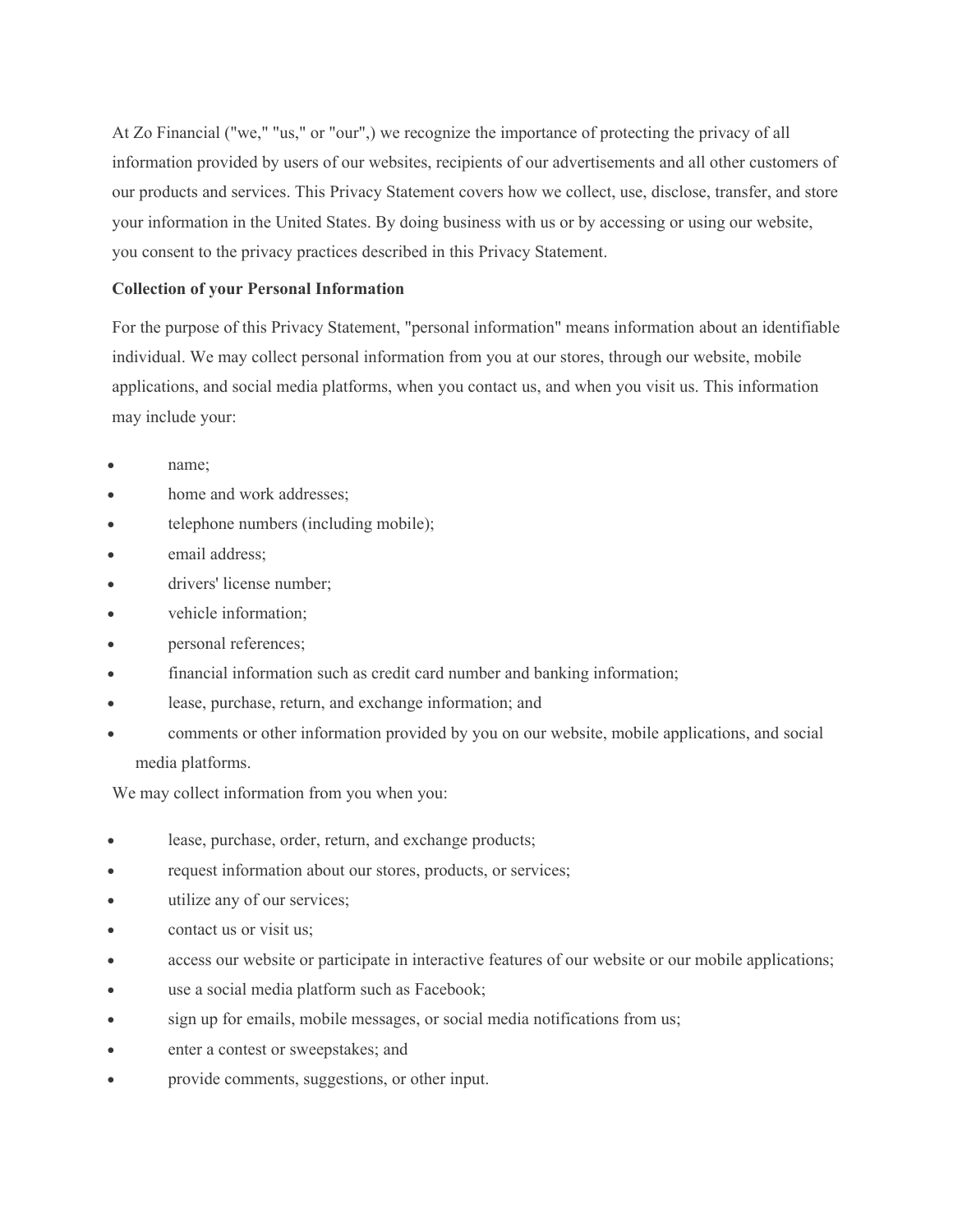We may also collect personal information about you from third parties, including affiliates and consumer reporting agencies. We do so in order to verify statements you have made to us, regarding your employment, credit, or other relationships, and in connection with providing products and services to you.

Except as otherwise permitted or required by law, we will not collect, use, or disclose your personal information without your consent, which consent may be expressed or implied. Generally, by providing us with your personal information, you are communicating your consent to our collection, use, and disclosure of such information for the purposes for which you provided the information to us and as described in this Privacy Statement. We may also seek consent at the time of collection or, in certain circumstances, thereafter (for example, when we want to use information for a purpose not previously identified).

You may withdraw your consent to our collection, use or disclosure of your information, subject to legal or contractual restrictions and reasonable notice. If you wish to withdraw your consent, please contact us by any of the ways described in the "Contact Information" section below. We will inform you of the implications of withdrawing consent.

## **Use of your Personal Information**

We collect and use your personal information to provide and improve our products and services, including for:

- Product and service fulfillment, including processing and administering on-line order forms, services including Aaron's Service Plus, purchases, payments, returns/exchanges, delivery, warranty programs, customer service, requests for information, or to otherwise serve you;
- Marketing purposes which may include responding to your inquiries, advising you about new products and services, and offering and administering contests and promotions;
- Product and service offerings, including contacting you on behalf of our external business partners about a particular offering that may be of interest to you;
- Billing and collection purposes;
- Internal operations, including auditing, data analysis, and research to improve our products, services, and customer communications;
- To prevent fraudulent transactions, monitor against theft and otherwise protect you and our business;
- Legal compliance, which may include disclosure to a third party to comply with law, regulation, search warrant, subpoena, or court order, or in the good faith belief that such action is necessary to: (a)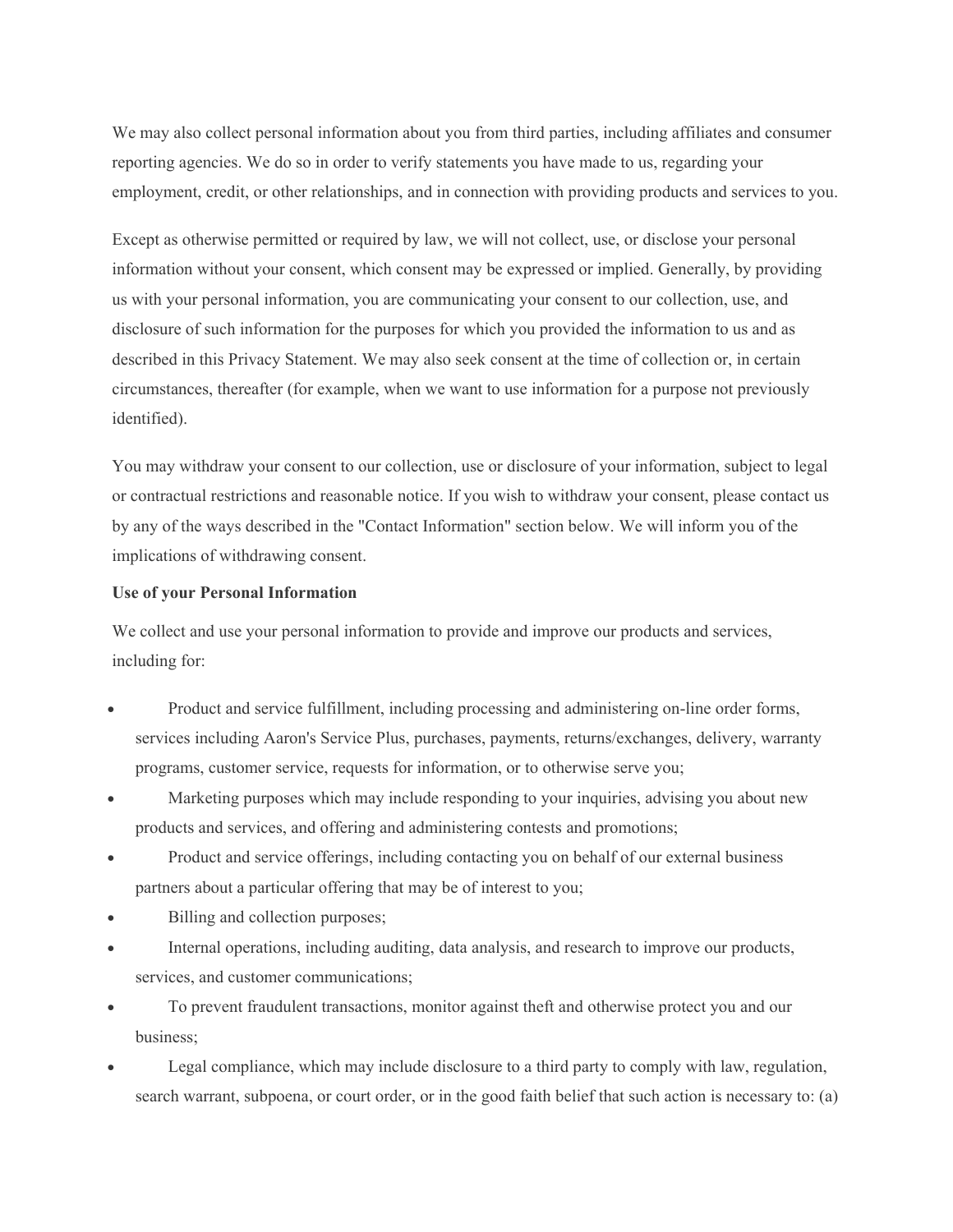conform to the edicts of the law or comply with legal process served upon us; (b) act under exigent circumstances to protect the personal safety of users of our website, or the public; or (c) protect the health, life, or security of an individual; and

Otherwise as you may consent.

If at any time you wish to opt-out from receiving direct marketing communications or surveys from us, simply contact us in any of the ways described in the "Contact Information" section below, and we will remove your name and contact information from our promotional and survey mailing lists. We do not use or disclose sensitive personal information, such as gender, race, religion, or political affiliations, without your express consent.

# **Disclosure To Third Parties**

We do not sell or license your personal information to third parties for commercial purposes.

We may share your personal information with:

- Service providers who provide support services to us or that help us market our products and services, including information processing, statistical analysis, customer support, delivery, and service calls. These service providers are obligated to protect your personal information;
- Select third party vendors, business partners and other companies so that they can send you promotional materials about goods and services (including special offers and promotions) offered by them. Such third parties are not restricted by this Privacy Statement with respect to their use and further sharing of your personal information, and we are not responsible for their use or sharing of your information.
- Third parties where disclosure is appropriate to comply with the law, to enforce or apply applicable terms and conditions and other agreements, or to protect the rights, property or safety of us, our franchisees, and our customers and visitors;
- Credit bureaus (where permitted by law) including in accordance with the Fair Credit Reporting Act and similar provincial consumer reporting legislation where applicable; and
- A third party in the event of a proposed or actual purchase, sale (including a liquidation, realization, foreclosure or repossession), lease, merger, amalgamation or any other type of acquisition, disposal, transfer, conveyance, or financing of all or any portion of our business, assets, shares or accounts.

# **Collection and Use of Non-Personal Information**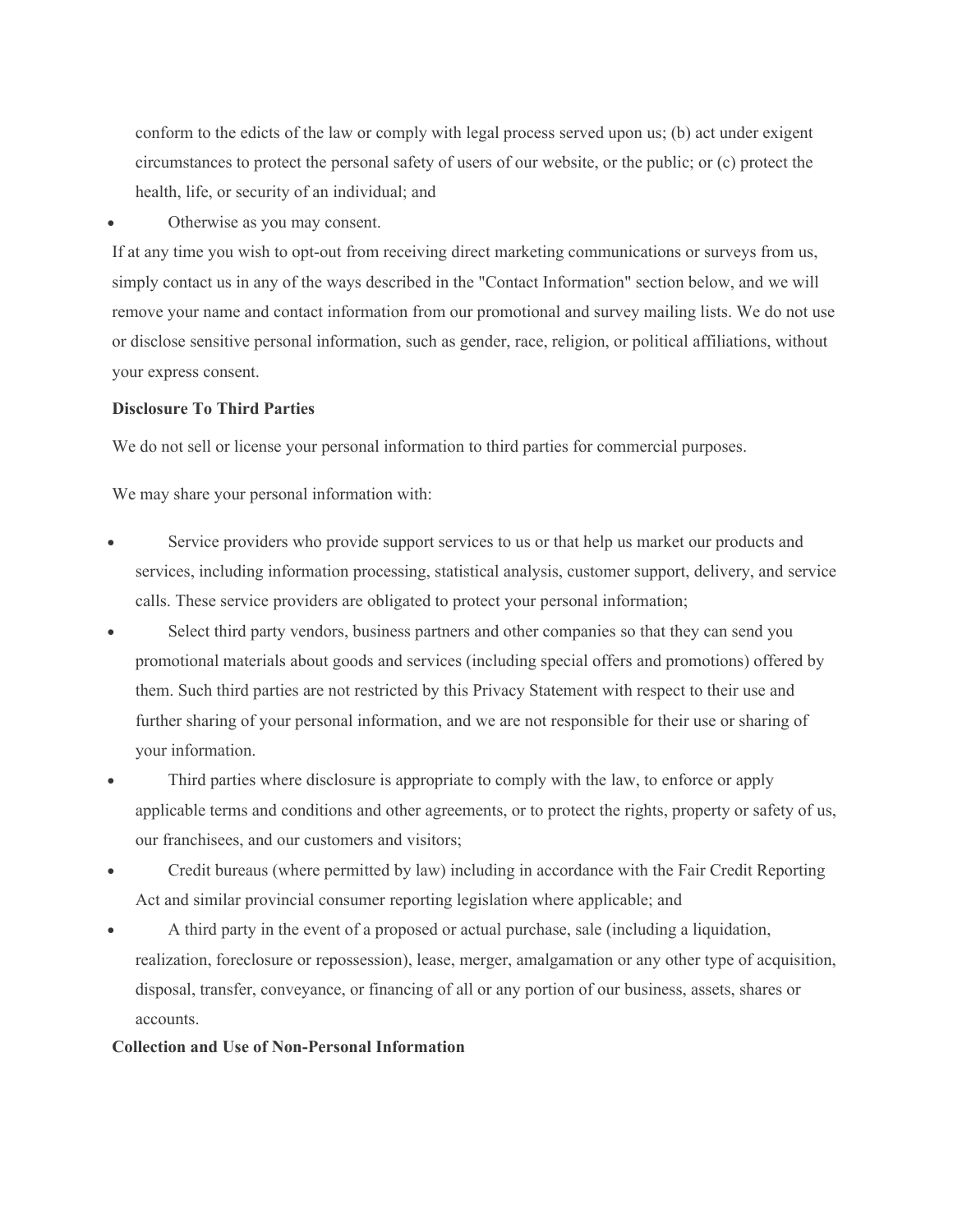We also collect non-personal information − data in a form that does not permit direct association with any specific individual in order to provide and improve our products, services and advertising. Such information may include zip code, area code, age, gender, occupation, preferences, interests and favorites. Aggregated data is considered non-personal information for the purposes of this Privacy Statement. We may collect, use, transfer, and disclose non-personal information for any purpose. If we do combine nonpersonal information with personal information, the combined information will be treated as personal information for as long as it remains combined.

### **Automatic Data Collection/Use of Cookies**

Our website has features that automatically keep track of the pages that you visit, in order to determine which of our website's services are the most popular. This data is used for us to deliver customized content and advertising to customers whose behavior indicates that they are interested in a particular subject area.

Our website automatically collects information about your computer hardware and software. This information can include: your IP address, browser type, domain names, access times and referring website addresses. We use this information to operate our website, to maintain the quality of the service on our website, and to provide general statistics regarding the use of our website.

Our website also uses "cookies" to help you personalize your online experience. A cookie is a text file that is placed on your hard disk by a web page server. Cookies cannot be used to run programs or deliver viruses to your computer. Cookies are uniquely assigned to you, and can only be read by a web server in the domain that issued the cookie to you.

One of the primary purposes of cookies is to provide a convenience feature to save you time. The purpose of a cookie is to tell the web server that you have returned to a specific page. For example, if you personalize our web pages, or register with our website, a cookie helps the website recall your specific information on subsequent visits. This simplifies the process of recording your personal information, such as billing addresses, shipping addresses, and so on. When you return to the same website, the information you previously provided can be retrieved, so you can easily use the features on our website that you have customized.

You have the ability to accept or decline cookies. Most web browsers automatically accept cookies, but you can usually modify your browser setting to decline cookies if you prefer. If you choose to decline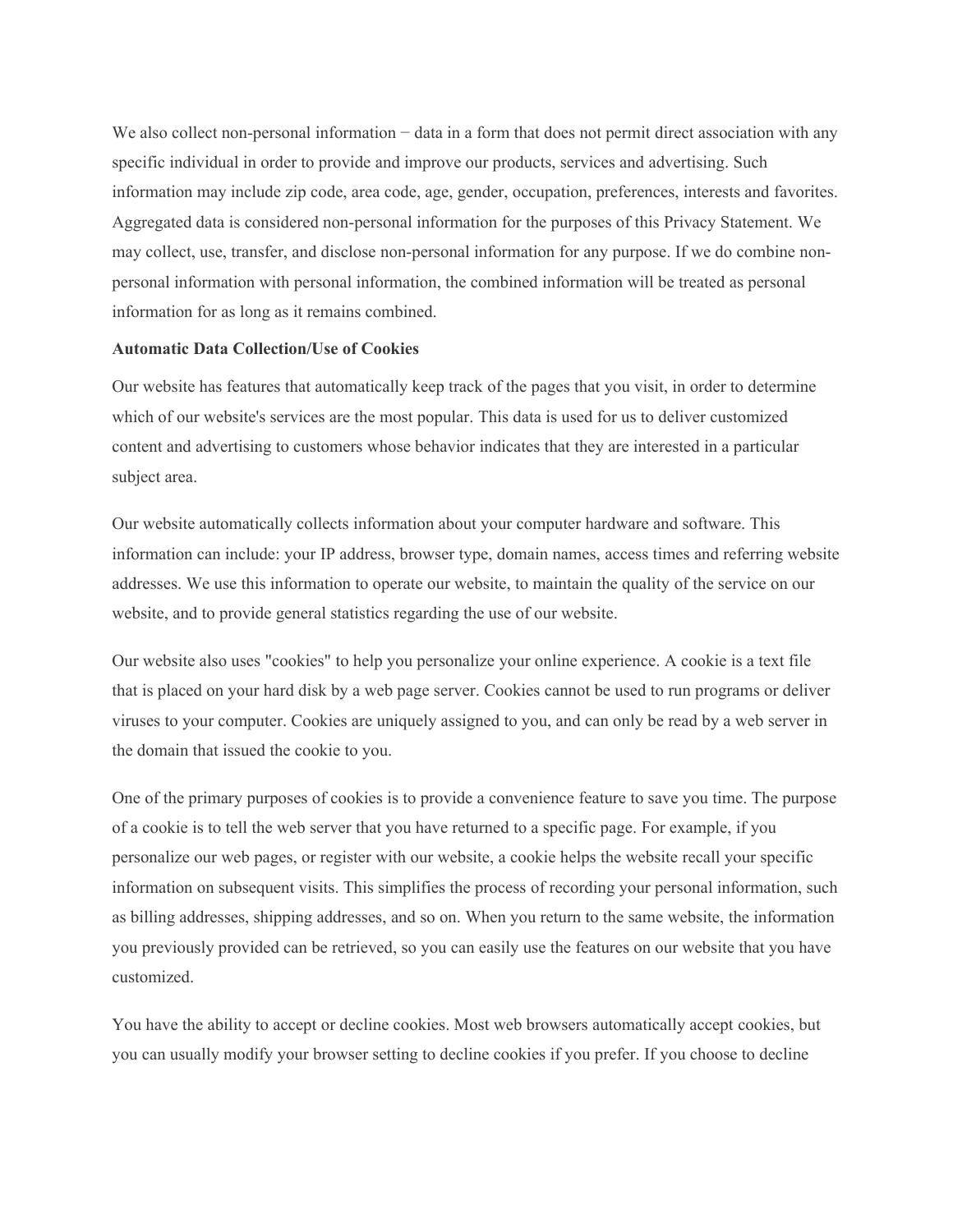cookies, you may not be able to fully experience the interactive features of our services or of the pages of our website that you visit.

# **Location Based Services**

If you have allowed our mobile application to access your location when you conduct a search, we and our business partners/service providers collect, use, and share your location and search data, including, the approximate location of your device, the time and date of your search, and an unique identifier generated by the application. This information does not personally identify you and will be used by us and our business partners/service providers to provide and improve location-based products and services.

## **Security of your Personal Information**

We use commercially reasonable precautions to protect and secure your personal information from unauthorized access, use or disclosure. We maintain physical, electronic, and procedural safeguards to help protect customer information. Appropriate employees are authorized to access customer information for business purposes only. Our policies require employees to maintain the confidentiality of customer information, and employees are subject to disciplinary action if they fail to do so, up to and including termination. Information secured on our computer system is in a controlled, secure environment, aimed at protecting it from unauthorized access, use, or disclosure. When personal information (such as a credit card number) is transmitted via the internet, it is protected through the use of encryption, such as the Secure Socket Layer (SSL) protocol.

#### **Retention and Storage of Your Personal Information**

We retain your personal information for as long as necessary to fulfill the purpose(s) for which it was collected and to comply with applicable laws, and your consent to such purpose(s) remains valid after termination of your relationship with us.

#### **Children**

Our website is not directed at individuals less than eighteen years of age, and we do not intend to collect any personal information from such individuals.

## **Third Party Websites**

Our website may offer links to third party websites, products, and services. In addition, you may have visited our website through a link or a banner advertisement on another website. This Privacy Statement does not apply to any third party websites, and we are not responsible for the privacy practices of such websites. We encourage you to review third party privacy statements to understand how they collect, use, and share your information.